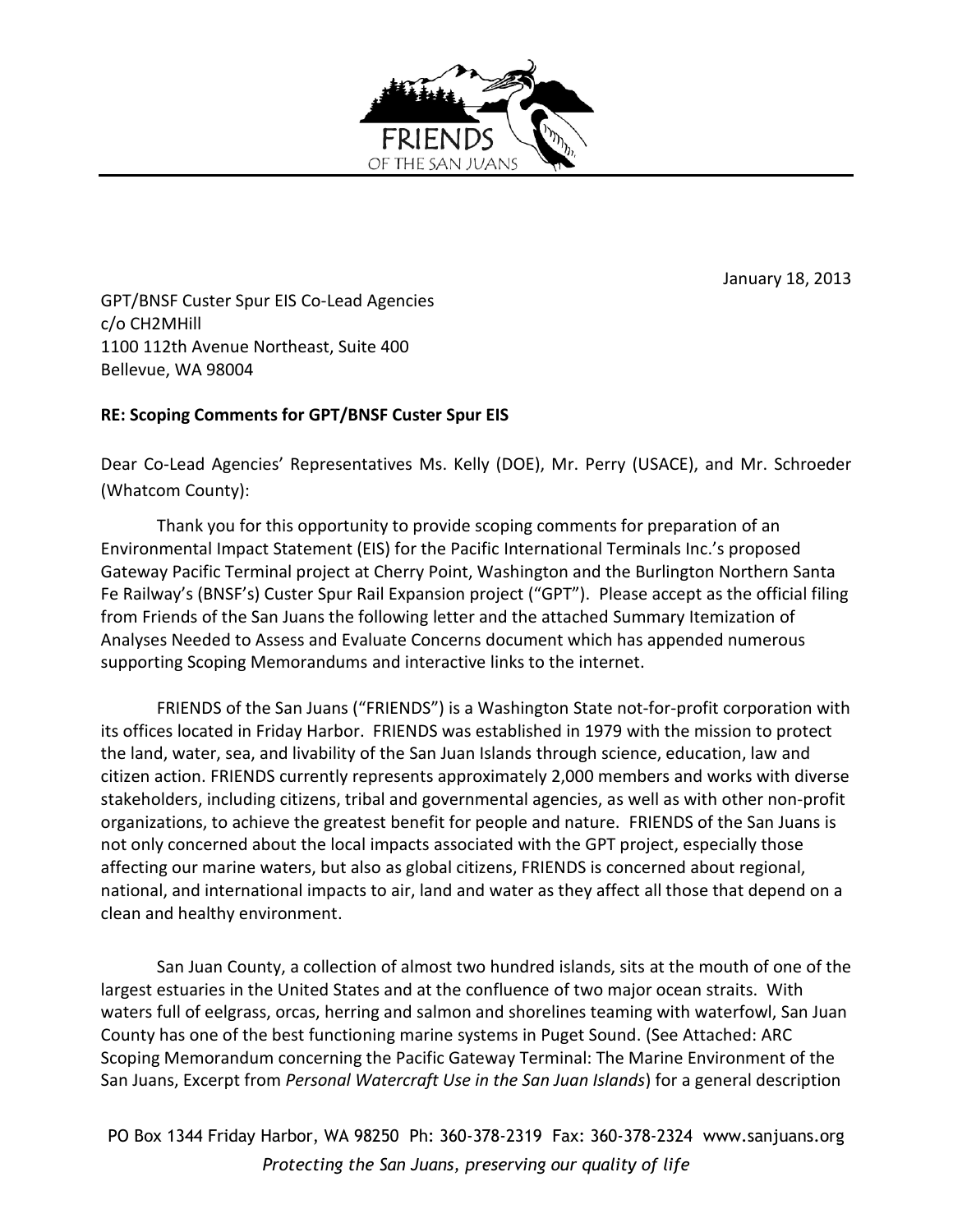of the island's marine ecosystems). Fourteen thousand people have chosen this cluster of islands to call home. They have done so because of the quality of life the island community affords. Others choose to visit, an important economic engine in the San Juans. According to the Outdoor Industry Association, outdoor recreation supports 115,000 jobs and contributes \$11.7 billion to the Washington State economy. In San Juan County, tourism is valued to generate over \$51 million dollars in spending and 669 jobs every year. International, national, and regional media and publications continually show a strong interest in the destination value of the Salish Sea.<sup>1</sup>

The San Juans are an international destination for people and wildlife. San Juan Island National Historical Park encompasses 1,752 acres and 6.1 miles of shoreline, the most extensive publicly accessible shoreline in the San Juan Islands. The park receives more than 250,000 visitors each year and is an important piece in the mosaic of attractions that draws tourists to the island. The National Park Service mission is to preserve park resources unimpaired and provide for visitor enjoyment of this precious place. Hundreds of thousands of tourists enjoy the beauty of the San Juan Islands annually and the marine waters are a central theme: Coast Salish canoes travel their ancestral waterways, families rent sailboats and yachts, children attend camps, kayakers paddle, and vacationers enjoy our local restaurants, accommodations, and shops. Maintaining the health, integrity and natural beauty of these islands in the Sound is critical to preserving our local and regional economy. However, the project may impact an array of topics that could threaten both the way of life for residents, tourists and the reasons both groups are here, the remarkable natural environment of this portion of the Salish Sea.

### **THIS PROJECT CREATES AREA WIDE IMPACTS FOR THE SALISH SEA**

### **THE SALISH SEA**

 $\overline{a}$ 

*The Salish Sea* is the unified bi-national ecosystem that includes Washington State's Puget Sound, the Strait of Juan de Fuca and the San Juan Islands as well as British Columbia's Gulf Islands and the Strait of Georgia. The name recognizes and pays tribute to the first inhabitants of the region, the Coast Salish. The name Salish Sea has been approved by naming boards in both British Columbia and Washington State as well as by the United States and Canadian naming boards.

Politically the Salish Sea is governed by the USA and Canada, but the international boundary separating the Puget Sound Basin (USA) from the Georgia Basin (Canada) corresponds to no natural barrier or transition. The border is invisible to marine fish and wildlife. Species listed as threatened or endangered under the US Endangered Species Act or the Canadian Species at Risk Act, including Southern Resident killer whales (Orcinus orca), Marbled murrelets (Brachyramphus

<sup>&</sup>lt;sup>1</sup> New York Times: The 41 Places to Go in 2011—listed as the number 2 place to visit in the world, in between Santiago, Chile as number 1 and Koh Samui, Thailand as number 3. (Editor's tagline related to the San Juan Islands: "Bold-face restaurateurs vie with unspoiled nature. Nature wins."), National Geographic Traveler: The world list featured San Juan Islands as number 3 in the 10 Best Trips of Summer 2011, "all about weather, whales, and water", Travel + Leisure: World's Best List in 2011 and 2010, the number 4 position for Top Islands (moving up from number 5 in 2009), Life: 100 Places to See in Your Life Time, July 2011, USA Today: Best Wildlife Watching Spots in Each State, July 2011, Lonely Planet: US Islands that Won't Break the Bank, July 2011, New York Times: A Directory of Rare Wonders, May 2011, HUFFPOST TRAVEL: 10 Best Whale Watching Destinations Around the World, April 2011, The TODAY Show, NBC: Affordable Secret Island Getaways, April 2011, AOL Travel: Six Best Beach Vacation Spots in the Pacific Northwest, February 2011, Sunset magazine: "One of the Best Coastal Vacation Spots in the West 2010"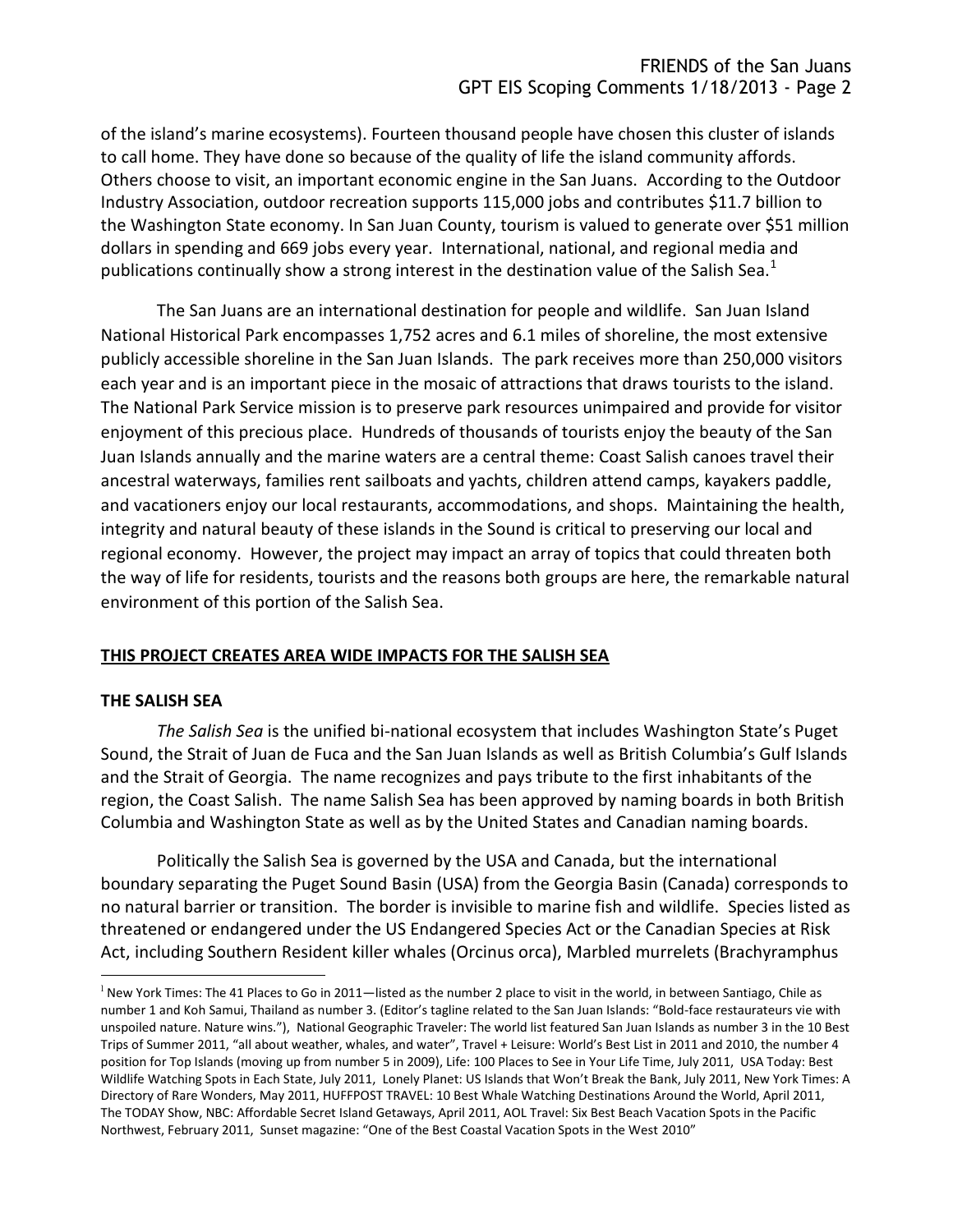marmoratus), and some ecologically significant units or species of Pacific salmon (Onchorynchus spp.), traverse the boundary daily. Oceanographic processes such as freshwater inflows and wind driven surface currents exchange biota, sediments and nutrients throughout the larger ecosystem.

Some facts on the Sea (based on 1:250,000 scale World vector Shoreline and TEOPO2 topographic/bathymetric GIS grid):

The coastline length, including islands: 7,470 km;



 $\overline{a}$ 

- The total number of islands: 419
- The total land area of islands: 3,660 square kilometers
- The sea surface area: 16,925 square kilometers
- The Maximum depth: 650 meters (Bute Inlet, BC)
- The total population of the Salish Sea is approximately 8 million people;
- There are a number of different marine species estimated: 37 species of mammals, 172 species of birds, 247 species of fish, and over 3,000 species of invertebrates (See Gaydos & Pearson, 2011, and Brown and Gaydos, 2011, as attached in Scoping Memorandum, The Marine Environment of the San Juans);
- Number of species listed as threatened, endangered or are candidates for listing: 113 (See Brown and Gaydos, 2011).  $2^2$

In the San Juans' portion of the Salish Sea, there are a number of important federally and Washington State protected lands that add to the health and variety of the natural environment. They are discussed in the attached Scoping Memorandum, Brief Description of Examples of Federal and State Protected Lands in San Juan County. Like the species that rely upon them for protection, numerous types of pollution do not respect the boundaries we have drawn between protected and not protected. Certainly the waters on both sides of the boundary are equally susceptible to persistent or accidental disruption caused by GPT.

 $^2$  Gaydos, J. K. and N.A. Brown. 2011. Species of Concern within the Salish Sea: Changes from 2002 to 2011. Proceedings of the 2011 Salish Sea Ecosystem Conference, October 25-27, 2011, Vancouver, BC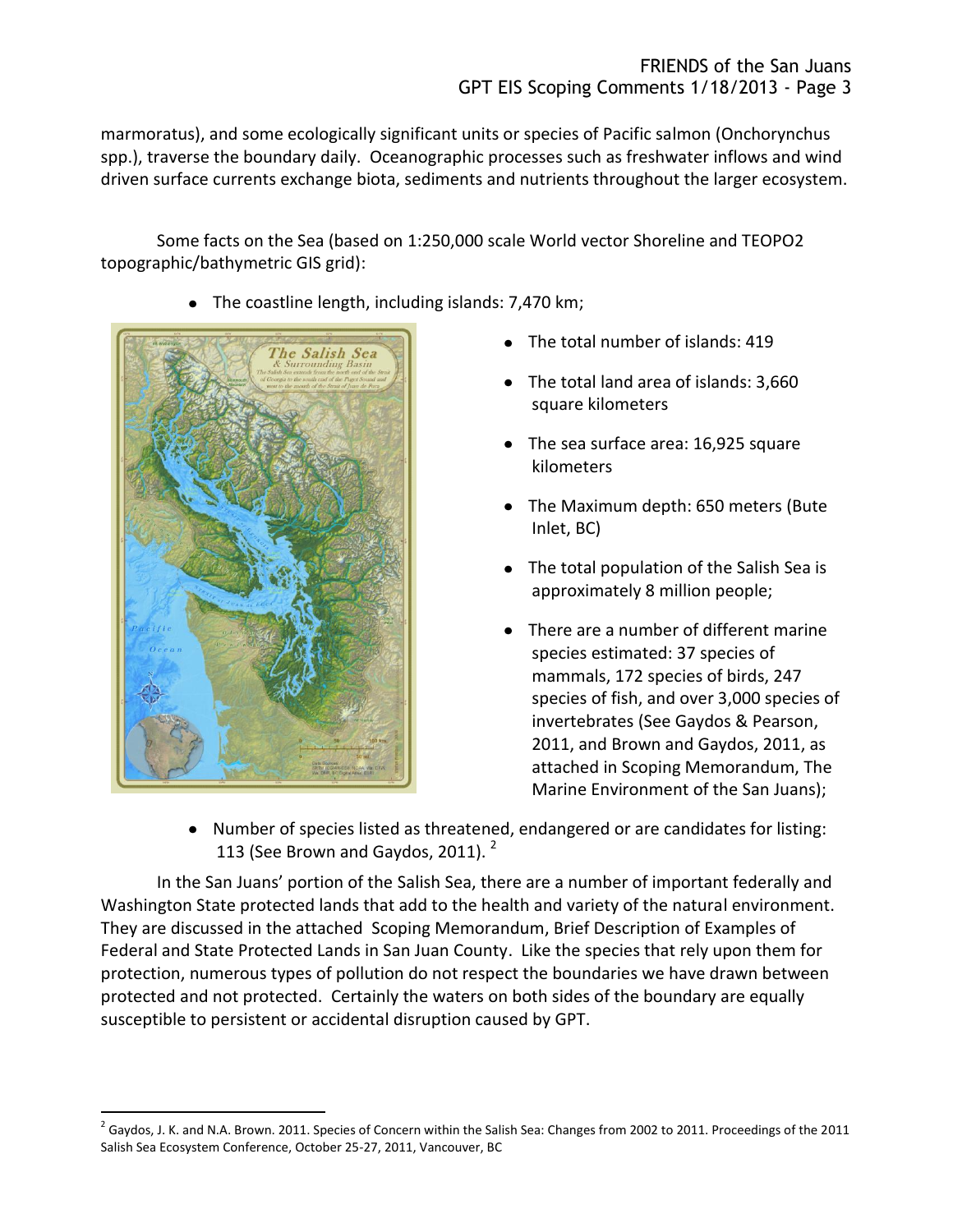#### **FIRST NATIONS OF THE SALISH SEA AND SALMON**

In 1855-56, Territorial Gov. Isaac Stevens negotiated a series of treaties with Indian tribes in what is now Western Washington. Treaties are legally binding contracts and are the supreme law of the land under the United States Constitution.

The federal government recognized the tribes as sovereign nations and the rightful owners of all the land in the region. Tribes agreed to give up the land but reserved certain rights to ensure their cultures would survive. Among them were the rights to fish, hunt and gather shellfish, among other activities. In western Washington, 20 tribes were signatories to the so-called Stevens Treaties.

Those rights were forgotten in the years that followed as the state of Washington took control of salmon harvests and systematically denied the tribes the ability to exercise their treaty reserved rights. Only after years of protests and civil disobedience by the tribes were their treaty rights acknowledged by federal courts.

The 1974 ruling in U.S. v. Washington (the Boldt Decision) re-affirmed the rights reserved by the tribes in the original treaties and established the tribes as co-managers of the salmon resource with the state. Subsequent federal court rulings have upheld tribal shellfish harvest rights and the tribal environmental right to protection and restoration of salmon habitat.

Treaty negotiations of [Treaty of Point Elliott,](http://access.nwifc.org/tribes/documents/TreatyofPointElliott.pdf) Treaty of Point No Point, [Treaty of Neah Bay,](http://access.nwifc.org/tribes/documents/TreatyofNeahBay.pdf) [Treaty of Olympia,](http://access.nwifc.org/tribes/documents/TreatyofOlympia.pdf) [Treaty of Medicine Creek,](http://access.nwifc.org/tribes/documents/TreatyofMedicineCreek.pdf) have established specific treaty right for US Coastal  $\frac{1}{1}$ tribes.<sup>3</sup>

TREATY WITH THE MAKAH, 1855. Jan. 31, 1855. 12 Stat., 939. Ratified Mar. 8, 1859. Proclaimed Apr. 18, 1859. Articles of agreement and convention, made and concluded at Neah Bay, in the Territory of Washington, this thirty-first day of January, in the year eighteen hundred and fifty-five, by Isaac I. Stevens, governor and superintendent of Indian affairs for the said Territory, on the part of the United States, and the undersigned chiefs, head-men, and delegates of the several villages of the Makah tribe of Indians, viz: Neah Waatch, Tsoo-Yess, and Osett, occupying the country around Cape Classett or Flattery, on behalf of the said tribe and duly authorized by the same.

TREATY WITH THE NISQUALLI, PUYALLUP, ETC., 1854.

 $\overline{a}$ 

Dec. 26, 1854. 10 Stat., 1132. Ratified Mar. 3, 1855. Proclaimed Apr. 10, 1855**.** Articles of agreement and convention made and concluded on the She-nah-nam, or Medicine Creek, in the Territory of Washington, this twenty-sixth day of December, in the year one thousand eight hundred and fifty-four, by Isaac I. Stevens, governor and superintendent of Indian affairs of the said Territory, on

<sup>&</sup>lt;sup>3</sup> The TREATY WITH THE DWAMISH, SUQUAMISH, ETC., 1855 (Jan. 22, 1855 12 Stat. 927. Ratified Mar. 8, 1859. Proclaimed Apr. 11, 1859) Articles of agreement and convention made and concluded at Múúcklte-óóh, or Point Elliott, in the Territory of Washington, this twenty-second day of January, eighteen hundred and fifty-five, by Isaac I. Stevens, governor and superintendent of Indian affairs for the said Territory, on the part of the United States, and the undersigned chiefs, head-men and delegates of the Dwáámish, Suquáámish, Sk-tááhlmish, Sam-ááhmish, Smalh-kamish, Skope-ááhmish, St-kááh-mish, Snoquáálmoo, Skai-wha-mish, N'' Quentl-máá-mish, Sk-tááh-le-jum, Stoluck-wháá-mish, Shaho-mish, Skáágit, Kik-i-áállus, Swin-áá-mish, Squin-ááh-mish, Sahku-mééhu, Noo-wháá-ha, Nook-wa-chááh-mish, Mee-séée-qua-quilch, Cho-bah-ááh-bish, and other allied and subordinate tribes and bands of Indians occupying certain lands situated in said Territory of Washington, on behalf of said tribes, and duly authorized by them.

TREATY WITH THE S''KLALLAM, 1855. Jan. 26, 1855. 12 Stats., 933. Ratified Mar. 8, 1859. Proclaimed Apr. 29, 1859. Articles of agreement and convention made and concluded at Hahdskus, or Point no Point,Suquamish Head, in the Territory of Washington, this twenty-sixth day of January, eighteen hundred and fifty-five, by Isaac I. Stevens, governor and superintendent of Indian affairs for the said Territory, on the part of the United States, and the undersigned chiefs, headmen, and delegates of the different villages of the S''Klallams, viz: Kah-tai, Squah-quaihtl, Tch-queen,Ste-tehtlum, Tsohkw, Yennis, Elh-wa, Pishtst, Hunnint, Klat-la-wash, and Oke-ho, and also of the Sko-ko-mish, To-an-hooch, and Chem-a-kum tribes, occupying certain lands on the Straits of Fuca and Hood''s Canal, in the Territory of Washington, on behalf of said tribes, and duly authorized by them.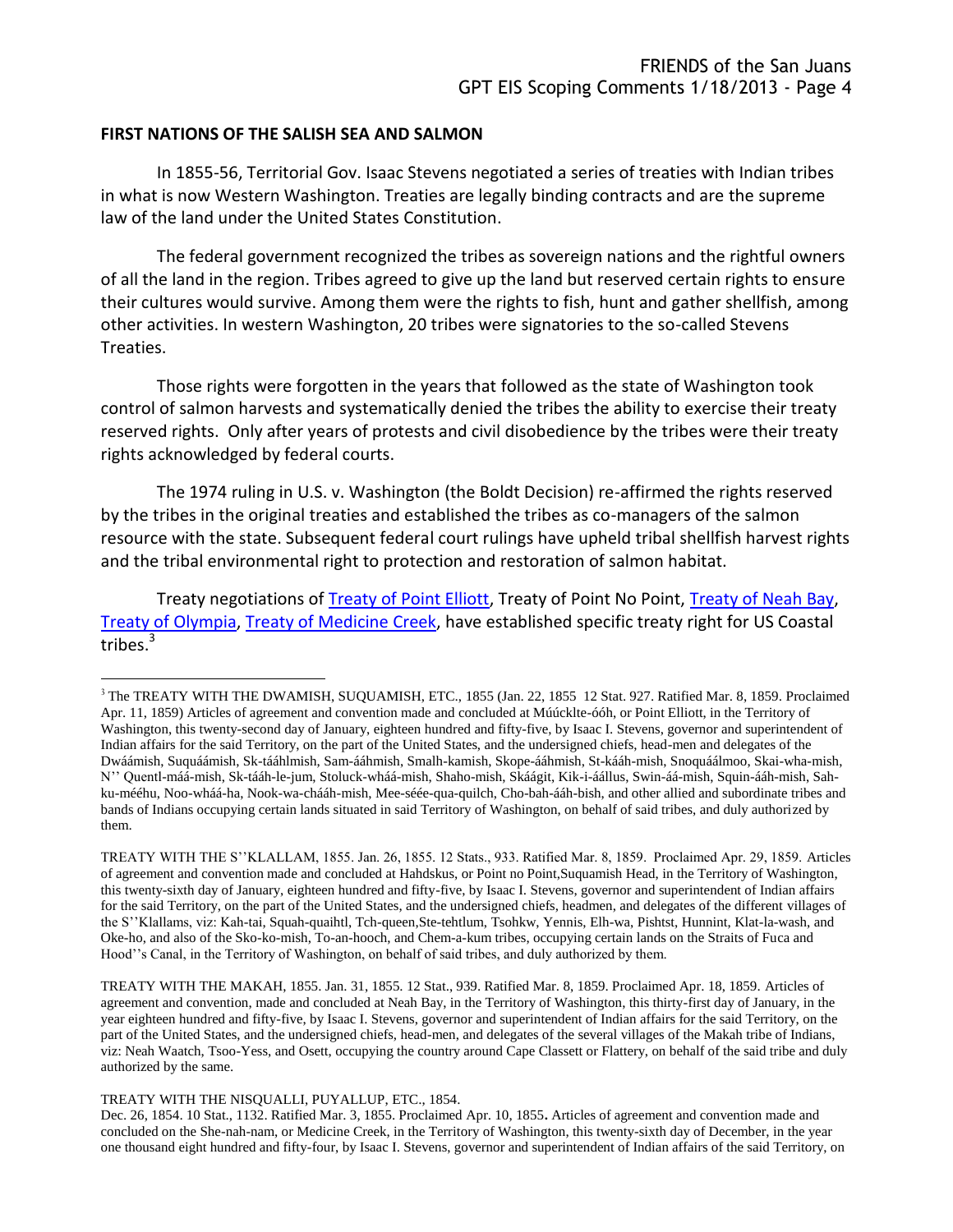As sovereign nations, the 20 treaty Indian tribes in western Washington signed treaties with the United States in 1855-56, reserved their rights to harvest salmon and other natural resources. For those rights to have meaning there must be salmon to harvest. If salmon are to survive, and if Treaty Rights are to be honored, there must be real gains in habitat protection and restoration. Habitat is the key to salmon recovery, protection of treaty rights and ensuring that salmon will be there for future generations, both Natives and non-native alike.

Some species of salmon from Washington State, including from the Salish Sea area, migrate thousands of miles north in nutrient-rich currents, driven north along the west coast of Canada and Southeast Alaska, to reach the biologically rich waters of the Gulf of Alaska and Bering Sea. Investigation must occur as to potential affect on any of this wide-ranging habitat adjacent to or potentially implicated by vessel traffic occasioned by GPT.

Recent research has concluded that pocket beaches surrounding the San Juans have the highest rate of wild juvenile Chinook salmon presence of any shoreline type in San Juan County, approximately four times greater than that for rocky shorelines.<sup>4</sup> Juvenile Chinook salmon, which are listed as threatened under the Federal Endangered Species Act, are not only most likely to be found near pocket beaches, but are also more likely to be found there in greater numbers.<sup>5</sup> Likewise, surf smelt are much more likely to be found along pocket beaches than rocky shorelines.<sup>6</sup> The San Juans have documented 59 forage fish spawning sites that extend along only 11 miles of the more than 400 miles of shoreline in San Juan County. In addition eelgrass, a priority species and habitat listed along with surf smelt spawning beaches under the County's critical areas ordinance is present throughout the San Juans. Due to such factors, the San Juans have a relatively pristine shoreline and have received over 10 million dollars of federal salmon enhancement dollars since 2001 and the islands have been designated as a top priority for protection and restoration.<sup>7</sup>

An accident involving a coal spill or a coal ship/oil tanker collision involving a spill of one or both cargoes could have long ranging and far reaching implications for the system that brings us salmon and must be fully discussed. Daily persistent pollution, at an increased rate and including new elements precipitated by a new coal port, might be just as devastating, but will take longer to show. These too must be fully considered.

 $\overline{a}$ 

the part of the United States, and the undersigned chiefs, head-men, and delegates of the Nisqually, Puyallup, Steilacoom, Squawskin, S''Homamish,Stehchass, T'' Peek-sin, Squi-aitl, and Sa-heh-wamish tribes and bands of Indians, occupying the lands lying round the head of Puget''s Sound and the adjacent inlets, who, for the purpose of this treaty, are to be regarded as one nation, on behalf of said tribes and bands, and duly authorized by them.

<sup>4</sup> Eric Beamer and Kurt Fresh, (DRAFT) *Juvenile Salmon and Forage Fish Presence and Abundance in Shoreline Habitats of the San Juan Islands, 2008-2009: Map Applications for Selected Fish Species*, 20, 41-43 (April 2012)

<sup>5</sup> *Id.*

<sup>&</sup>lt;sup>6</sup> *Id.* at 32, 53-55.

<sup>7</sup> Andrea MacLennan & Stephanie Williams, *Resilient and At Risk Priority Nearshore Habitats of San Juan County*, Map 1B (Aug. 31, 2011)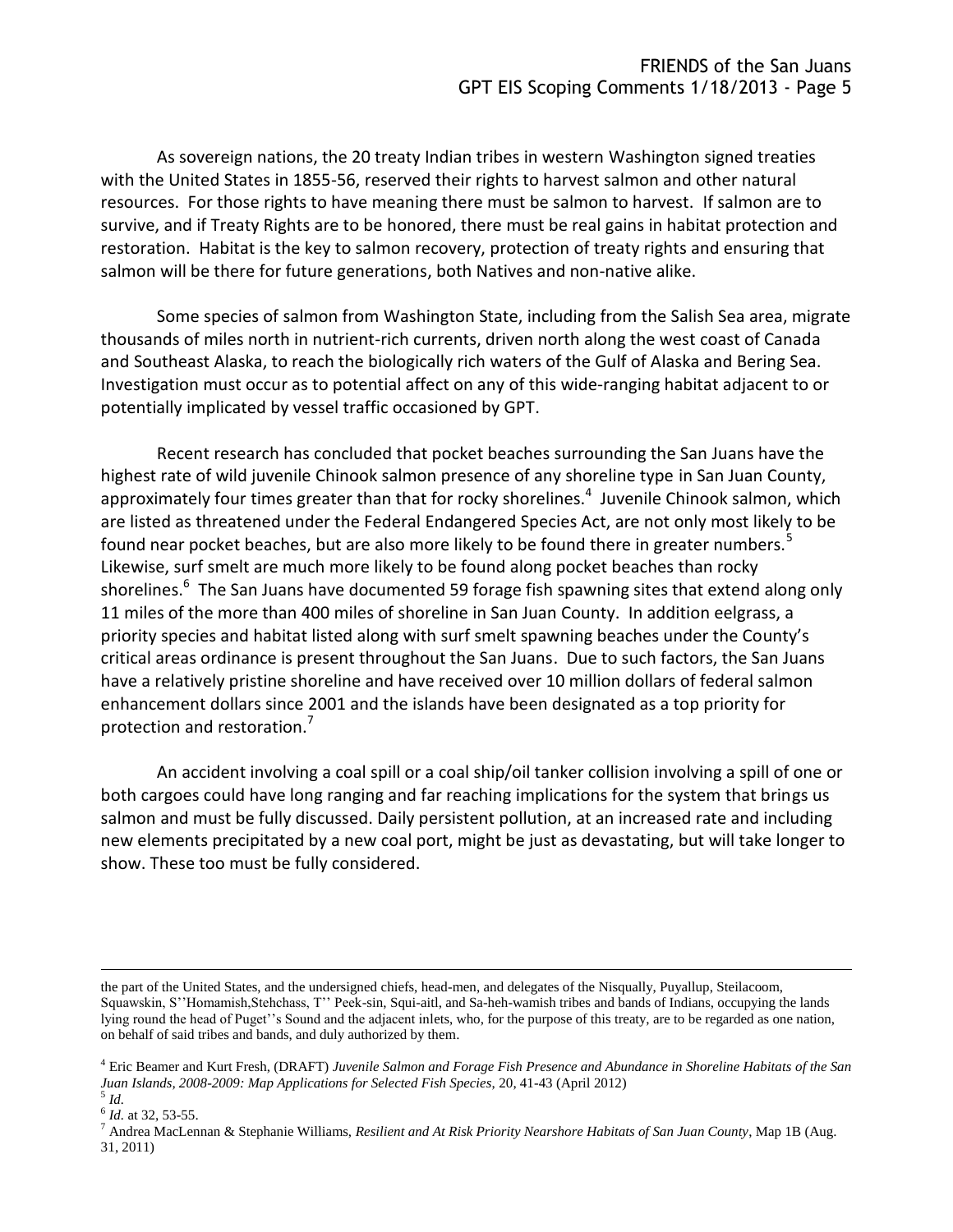

Beamer, E, and K Fresh. 2012. Juvenile salmon and forage fish presence and abundance in shoreline habitats of the San Juan Islands, 2008-2009: Map applications for selected fish species. Skagit River System Cooperative, LaConner, WA.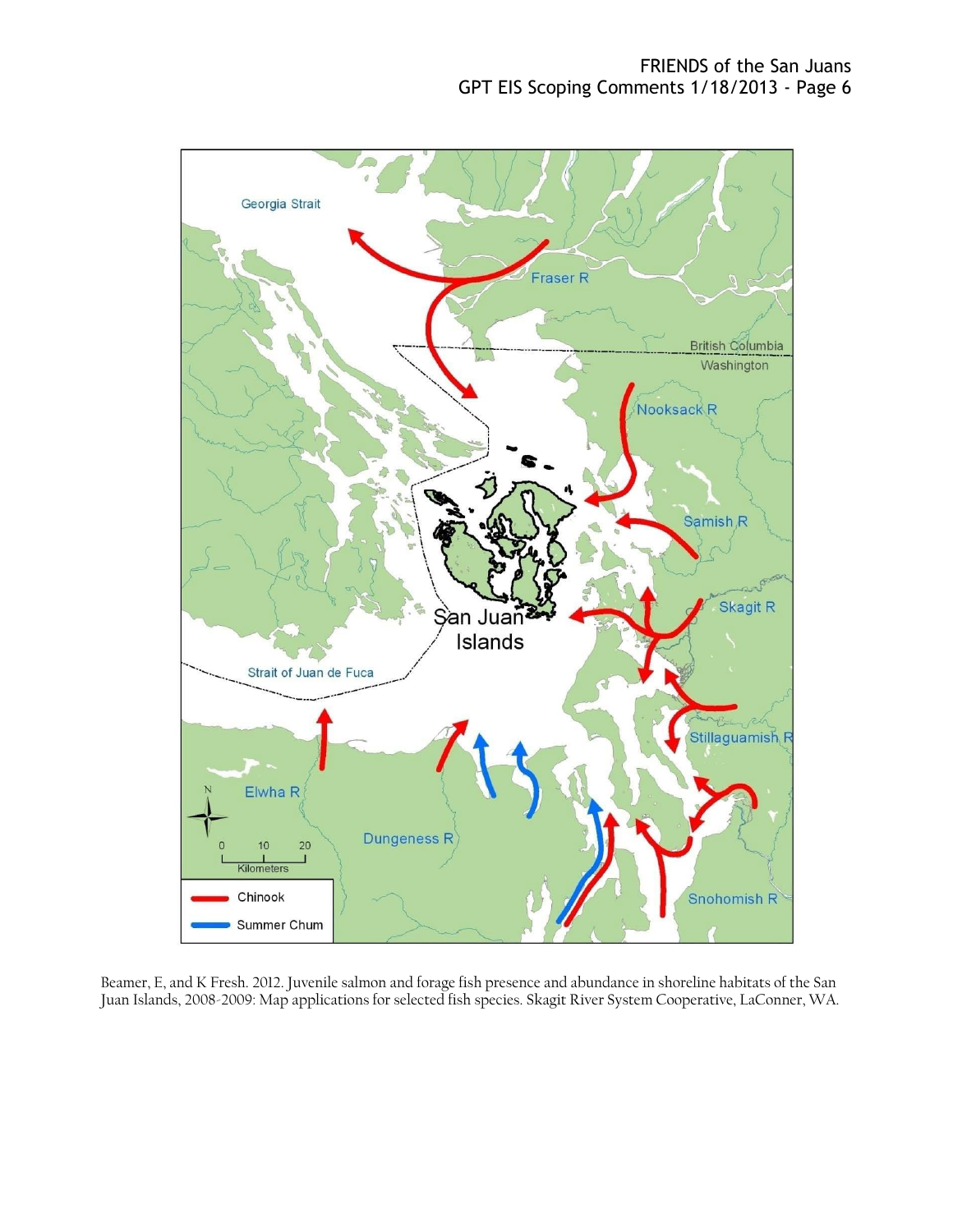### **Direct Impacts to Tribal Fishing**

This project would cause direct impacts to Tribal fishing opportunities due to the increase in shipping traffic through the tribes usual and accustomed fishing areas. The scope of the EIS must fully include an analysis of these impacts. Fishermen are unable to fish in the path of the shipping vessels due the risk of accidents. Once fishing nets are set, fishing vessels have little ability to move out of the way of the large cargo vessels which also have little maneuvering ability.

Tribal fishermen are already severely impacted by the loss of fishing opportunity due to the current level of shipping traffic, impacts from docks, piers, anchorage areas, pilings, buoys and other obstacles interfering with a fisherman's ability to fish. Tribal fishing gear is damaged every year due to vessels running over nets and/or pot lines. Damaging fishing nets causes the fisherman to lose valuable fishing opportunities until the net can be repaired or replaced. Ships running over crab and shrimp pot lines can cut through the lines. Once the lines are cut, the fishermen are unable to retrieve their gear causing them to miss fishing opportunities until the pots can be replaced.

To make things worse, those pots continue to capture and kill shellfish for several years or until the gear can be recovered through the derelict gear program currently managed by the Northwest Straits Commission. The loss of fishing opportunity is a direct violation of the tribe's right to fish under the Treaty of Point Elliott and cannot be permitted without specific and express consent of Congress. (*Muckleshoot vs. Hall* 698 F. Supp. 1504, (W.D.1988).

### **TRIBAL BURIAL GROUNDS**

The proposed project would directly impact a known burial site for the Lummi Tribe. This site had been used as a cemetery for the tribe for thousands of years. This site must be protected. The burial site must not be disturbed by allowing any construction activities over or adjacent to the site. For the tribes, allowing this cemetery to be used as an industrial site is comparable to allowing the Arlington National Cemetery to be developed as an industrial site. Hundreds or thousands of graves are likely to be located there. Indian tribal burial sites are protected under Washington State law (Indian Graves and Records, Chapter 27.44 RCW).

# **REQUEST THAT THIS PROJECT LOOK AT AREA-WIDE IMPACTS**

On July 12, 2012, FRIENDS requested that the Army Corp of Engineers conduct an areawide or programmatic environmental impact statement to address the cumulative impacts of new coal terminals in Washington and Oregon. The request asked that any EIS should include a comprehensive analysis of impacts to public health, water quality, air quality, listed species, and aquatic resources and potential impacts from oil spills, sea level rise, increased erosion, and any other risk to the marine waters of the San Juan Islands from the export of coal mined on public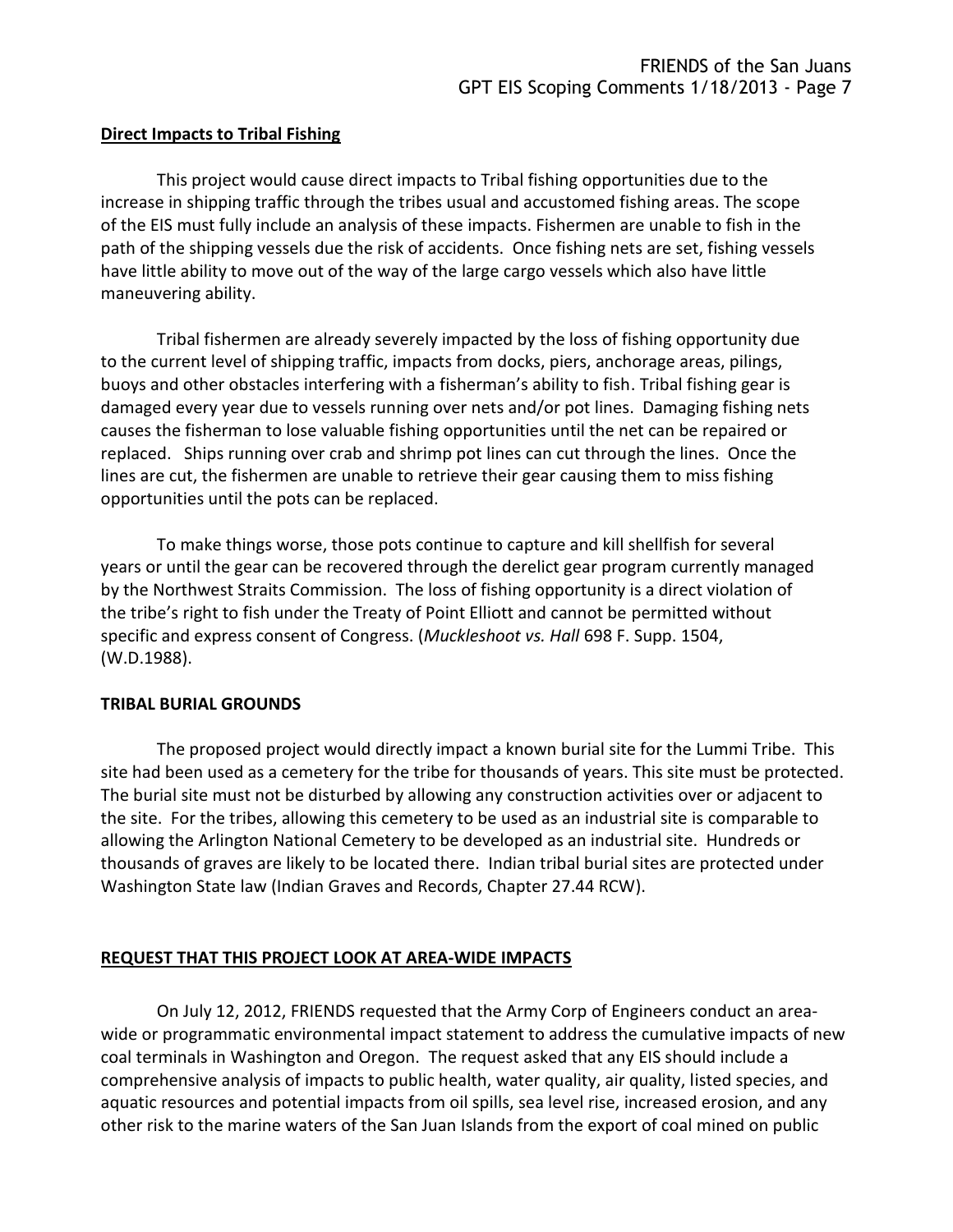and private lands in the West. An area-wide programmatic EIS is necessary to provide our island communities with an opportunity to comment because balkanized reviews of individual permits at each export terminal could ignore the likely marine impacts that would be specific to the San Juans.

Three coal-export terminal projects currently have permits pending before the Corps: the Gateway Pacific Terminal site at Cherry Point, Washington; the Oregon Gateway Terminal at the Port of Coos Bay, Oregon; and the Coyote Island Terminal site at the Port of Morrow, Oregon. Additional permit applications are anticipated in the weeks ahead at the Millennium Bulk Logistics site in Longview, Washington; and two separate facilities at the Port of St. Helens, Oregon (Ambre Energy and Kinder Morgan). It is likely that additional proposals will be forthcoming.

The EIS must also include vessels moving oil and tar sands through the Salish Sea from Canada. Here there may be an increase in shipping traffic resulting from increased tar sands production, an expansion of the Kinder Morgan pipeline and exports from the Port of Vancouver as well as from BC's coal ports at Neptune Terminal, Westshore Terminal at Roberts Bank and from Prince Rupert's Ridley Island Terminal.

Collectively, the announced peak capacity of all of these US west coast projects is approximately 145 million metric tons of coal per year (48 mmt from GPT), with the potential for an even higher ultimate planned capacity for regional export (the three Canadian ports now ship approximately 50 mmt annually and may increase to 70 mmt). Such a large quantity of coal moving through the region's rail system and public waterways will have significant impacts on our transportation networks, air and water quality, wildlife habitat, and quality of life. For example, some projections reveal that if the terminals operated at full capacity, they would require 60 coal trains – each over a mile long – moving through Pacific Northwest communities every day.

As required under NEPA and the Corps' General Regulatory Policies, the EIS should provide the full range of connected, cumulative, and similar actions<sup>8</sup> associated with these proposed projects and to analyze and consider the direct, indirect, and cumulative effects<sup>9</sup> of those actions. The common timing and impacts of the large number of pending and anticipated export terminals create a heightened need for a thorough and comprehensive environmental review here. And the Corps could apply the similar scope of review and process that it is using to evaluate the cumulative impacts of four independent phosphate mining projects in Florida.<sup>10</sup>

 $\overline{a}$ 

<sup>8</sup> 40 C.F.R. § 1508.25; *see also Native Ecosystems Council v. Dombeck*, 304 F.3d 886 (9th Cir. 2002) (holding that a single NEPA review document is required for individual projects that are "connected" or "cumulative.").

<sup>&</sup>lt;sup>9</sup> 40 C.F.R. subsections 1508.7, 1508.8.

<sup>10</sup> *See* http://www.phosphateaeis.org/doc\_draft\_aeis.html.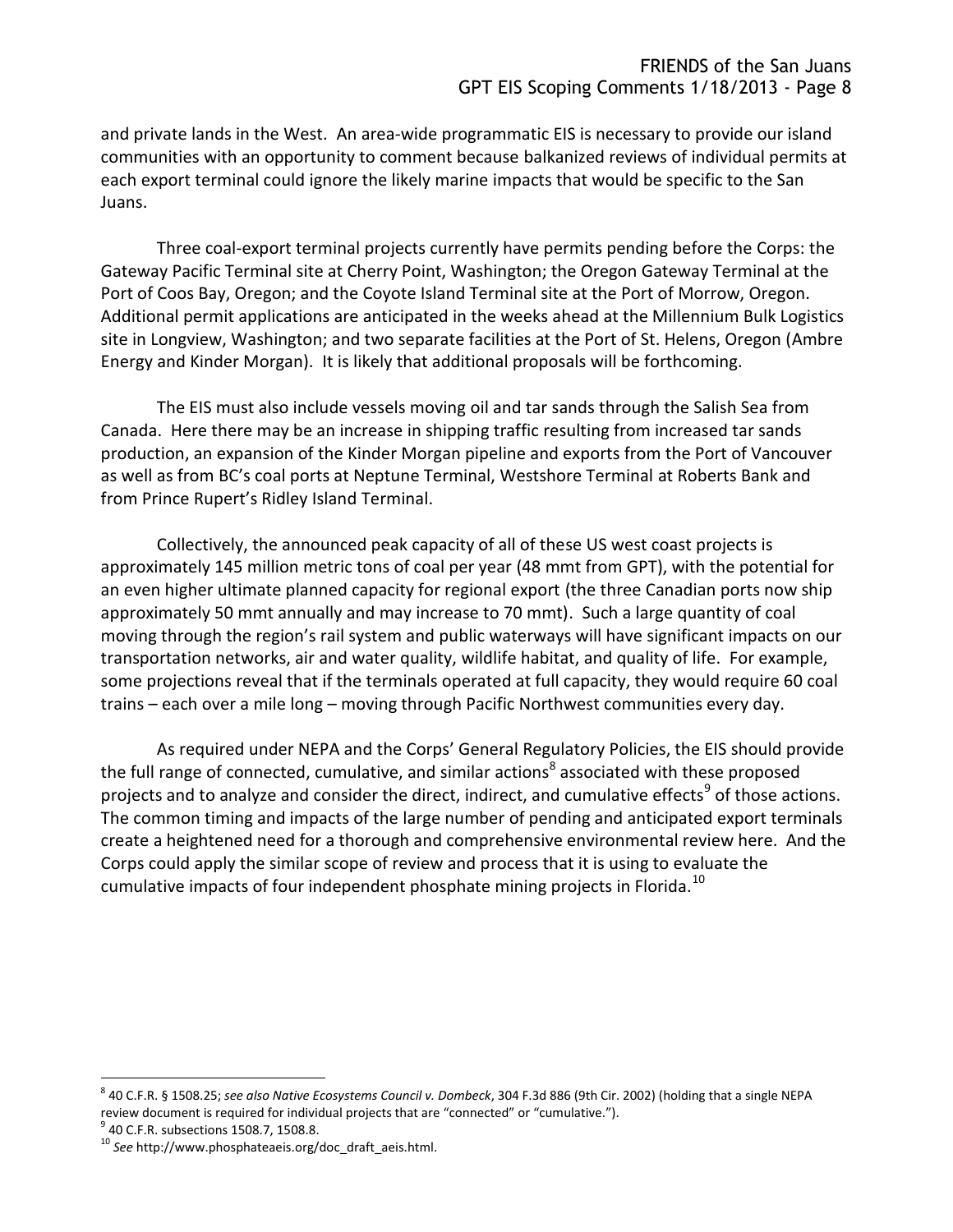FRIENDS is concerned with the risks associated with the proposed Gateway Pacific Terminal and the impacts these pose to the San Juan Islands community. Here is what the annual amount of coal would look like:

#### The 48 Million tons of coal slated to come through Seattle annually would make a pile 1/2 mile in diameter and ten feet taller than the Columbia Center.



*Infographic by [daily.sightline.or](http://daily.sightline.org/2012/11/08/visualizing-48-million-tons-of-coal/)g.*

Here are just some of the most important impacts that concern us and should be addressed (a full itemization of issues is attached with numerous supporting Scoping Memorandums):

- Increased shipping traffic;
- Impacts to recreational boaters (sailboats, kayaks, canoes, powerboats);
- Threats to endangered salmon and orca (including increased noise impacts);
- Impacts to crab and shellfish fisheries;
- Threat of collision oil/coal spill;
- Invasive species introduced through ballast water;
- Construction and development along wetlands and waterways; and
- Ocean acidification.

In addition, this EIS should consider the numerous effects associated with all of the terminals. For example, increased coal transport through and export from Oregon and Washington may result in the following cumulative and indirect effects:

- Air quality impacts associated with releases of coal dust from trains transporting coal through the region, from individual terminals, or from ocean-going vessels.
- Impacts to wetlands, forests, and threatened or endangered species from increased coal dust releases or from roadway or facility construction.
- Increased greenhouse gas emissions associated with burning coal in countries importing U.S. coal.
- Economic or quality of life impacts from noise or traffic from increased rail transport and increased activity at the terminals.
- Increased vessel traffic, and risk of accidents, threatening the listed endangered species (e.g., orca populations).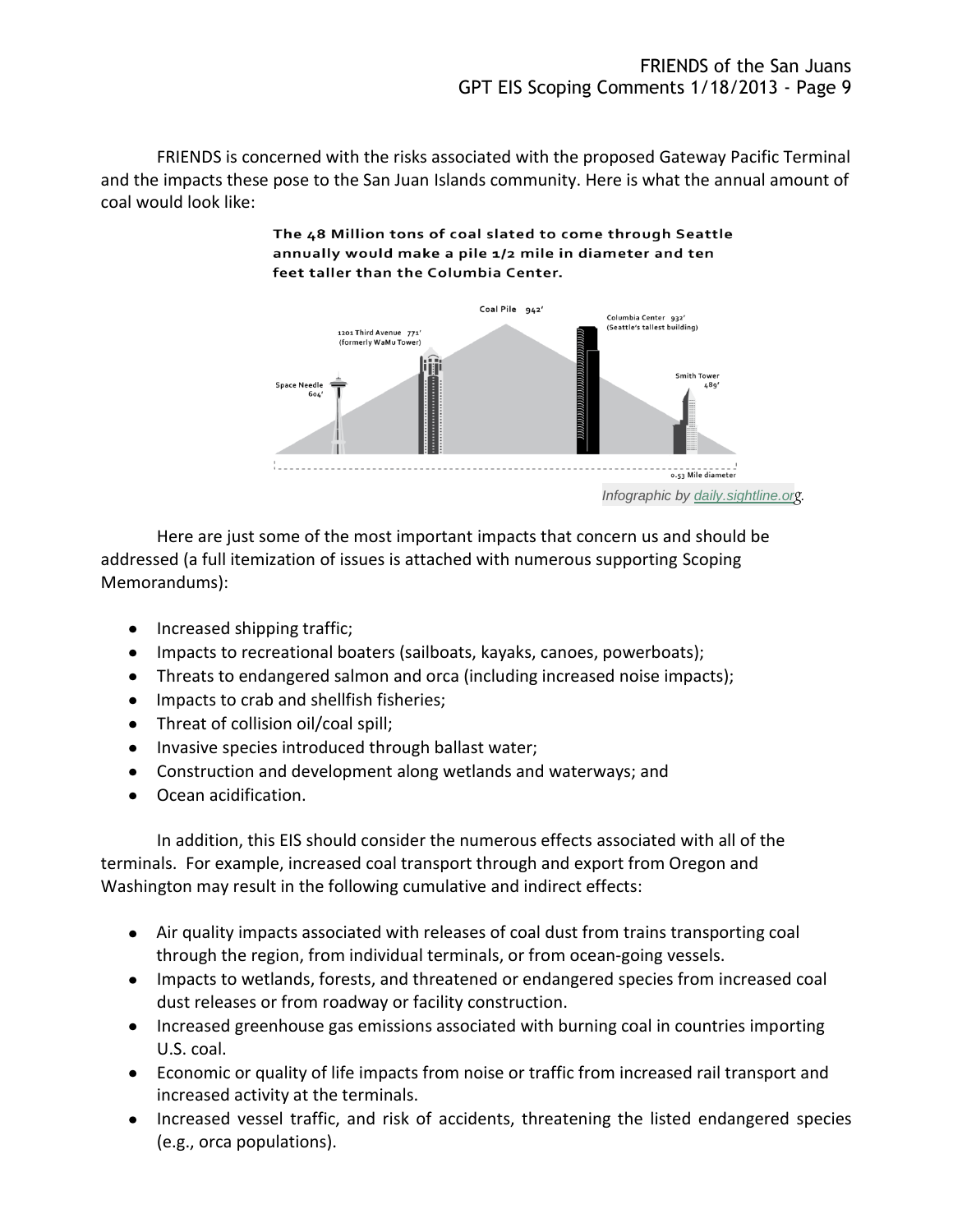- Vessel traffic increases noise in the water, collision probability, and interference with socialization, feeding and migration of orca and other marine species.
- Oil spills would threaten the endangered Southern Resident orca whale population and the 410 miles of shoreline of the San Juans that is critical for endangered juvenile salmon and the forage fish (Pacific herring, Pacific sand lance, surf smelt) that these species depend on. In addition several endangered rockfish species and the marine foraging Marbled murrelet would be impacted. Coal and coal dust also contain pollutants that can harm creatures living on the seafloor, and in coastal wetlands.
- San Juan County and Cypress Island were established as a Marine Biological Preserve in 1923. All of SJC became a Marine Stewardship area in 2004. This includes specific Marine Protected Areas managed by WDFW and the University of Washington, as well as voluntary bottomfish recovery areas, state and national parks, and national wildlife refuges. Cherry Point, Cypress Island and Fidalgo Bay are all DNR Aquatic Reserves, and there are two others just south of the San Juans directly in the ship traffic routes (Protection Island, Smith and Minor Islands). These extensive marine protected areas are directly threatened by this project.
- Many residents of San Juan County, and adjacent counties, depend on healthy ecosystems and would be severely impacted by even a single major vessel accident including a coal or oil spill.

### **Vessel Anchorage, Accidents And Consequences**

The docks at the existing BP, Conoco Phillips, Shell and Tesoro Refineries cannot be accessed in all weather and often there is a backup of ships that need to be staged for transfer of materials. This same situation will happen for the proposed coal terminal.

This problem will be greater with deep draft Panamax coal ships that are much larger and deeper than oil tankers. Oil tankers already impact the area by anchoring down off of Smith Island or, in some cases when there are too many for that area, they anchor in Bellingham Bay. The areas that are most protected for large ship anchoring are only about 100 feet deep. The coal ships are almost 50 feet deep so this does not leave a large margin for error. When they can find a place to anchor, these coal vessels will put down huge anchors and chain which will dredge up the sediment in the bay in a wide swath. This leads to a number of questions that should be answered.

- If all ships use the same areas how much sea bottom will be impacted?
- What are the impacts of deepwater vessel's anchoring on shell fish, crab and nursery fish throughout the whole project area?
- What is the diameter of impact and damage to the sea floor?
- What areas in the San Juan Islands and Whatcom County are adequate for anchorage of deep water coal ships?
- What are the current anchorage patterns for all oil tankers, proposed coal ships, and tar sands bitumen ships?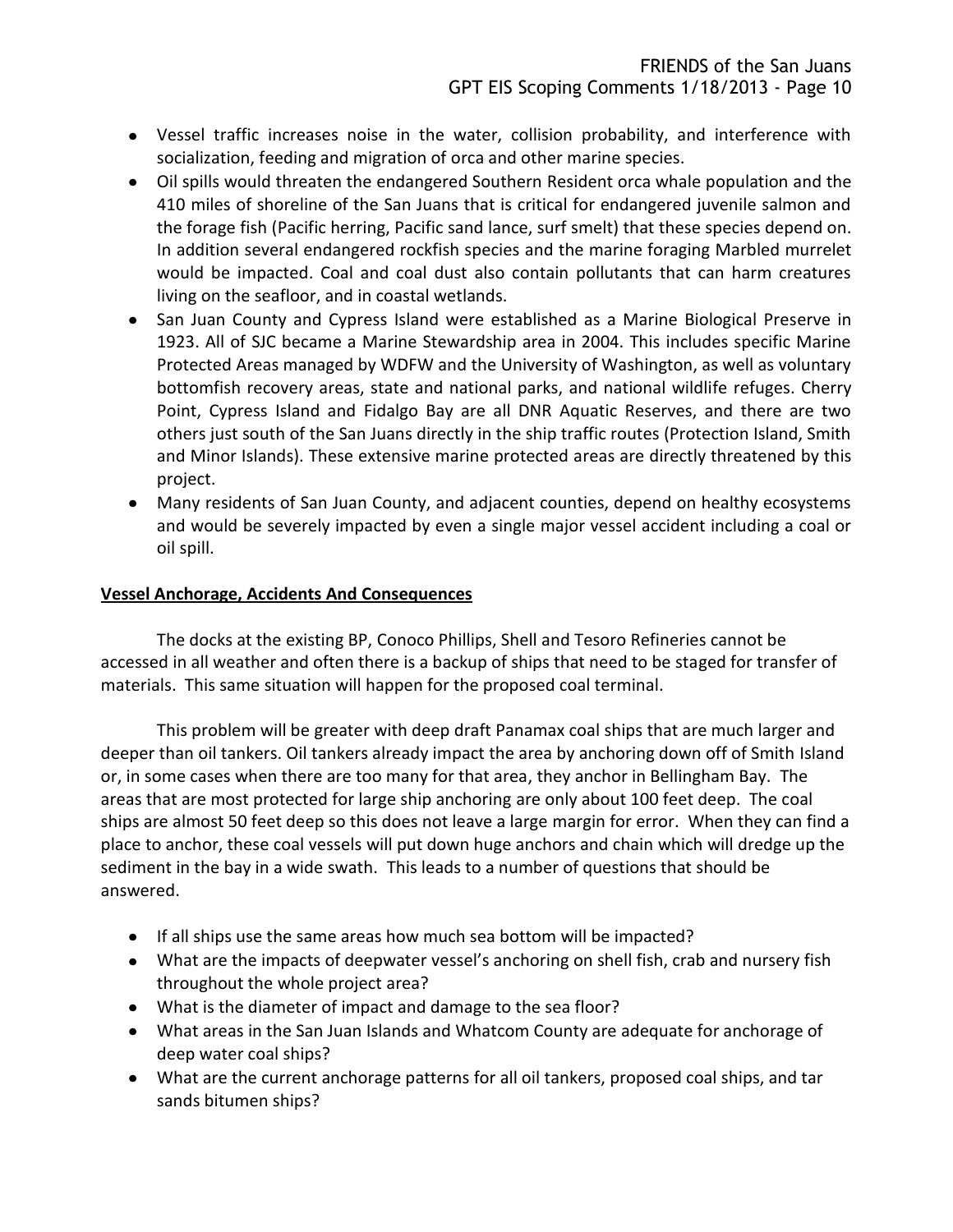How this will impact fisheries throughout the anchoring areas as the sea floor is displaced over and over each week and this sediment is carried around in the currents?

# **Vessel Traffic**

Based upon the volume of vessel traffic currently traversing and planned to traverse the North Pacific Great Circle Route to and from Asia, we request that the scope of the EIS for the GPT include a rigorous review of the risk and consequences of all accidents and spills of any kind along this route and potential adverse impacts on the ecosystems and marine resources especially of the Salish Sea and within the San Juans. This should include a discussion of the following:

- The entire route, including passage along the Salish Sea, the North Pacific Great Circle Route and through the Aleutian Islands, that GPT vessels would take to and from Asia during all seasons of the year;
- The owners, operators and crews of GPT vessels (and flags under which they would operate);
- An assessment of the risk of GPT vessel accidents, including collisions, allisions, powered groundings, drift groundings, fire and explosion, structural failures and founderings;
- The types and volumes of fuel that would be carried by GPT vessels;
- The safety communication systems and equipment that would be on board each GPT vessel and how and by whom it would be maintained;
- The rescue protocols and maritime accident response infrastructure along the GPT vessels' route;
- The operational discharges of oil from GPT vessels;
- The operation and safety laws/regulations applicable to the GPT vessels passage all along the route from Washington State to Asia, including in international straits and waters, and responsibility for and enforcement of compliance;
- All potential impacts of GPT vessel accidents and spills on the oceans; shorelines, including on the marine food web, marine mammals, seabirds and their rookeries, water fowl, and migratory birds, fish, aquatic plants, marine invertebrates, phytoplankton and zooplankton, terrestrial habitats, and on commercial and recreational fisheries, tourism and local economies;
- Who would pay the costs of response, assessment of damages, remediation, cleanup and restoration of natural resources and damages for their loss to the public for all impacts from coal, oil and other cargo spillage resulting from a GPT vessel accident; and
- Increases in the number of vessels transiting through the Salish Sea, in particular taking into account the proposed Kinder Morgan expansion in Vancouver, BC that will see an increase from 5 oil tankers to 25 oil tankers a month.

# **Other Issues with Coal Port Facilities**

Other important operational factors that will have cumulative impact include: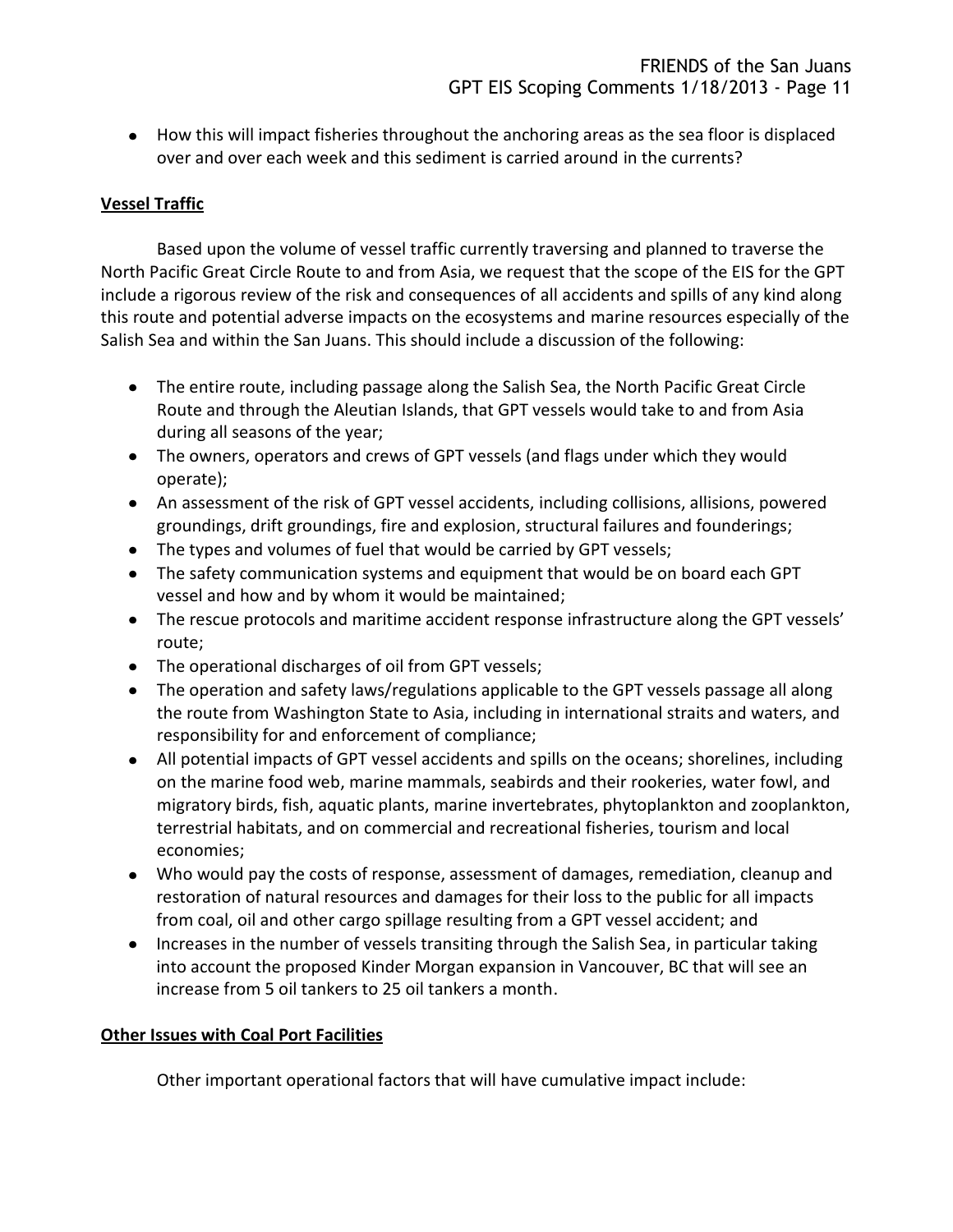- The nearshore transport and bottom accumulation of coal/coal dust when spilled/dispersed due to normal operations at Facility; and
- Projected economic impact of each of the various types of accidents that could occur the need for review of the increased risk and consequences of accidents and spills is illustrated by the December 7, 2012, Westshore Terminal collision in BC.;
- Projected economic impact from consistent fugitive coal dust emanating from rail offloading, yard activities and loading of ships. One study, *Coal dust dispersal around a marine coal terminal (1977–1999), British Columbia: The fate of coal dust in the marine*  environment<sup>11</sup> identifies the state of information in this area.

### **SUMMARY**

 $\overline{a}$ 

A lack of sufficient research on all potential impacts at sites similar to the proposed Cherry Point facility requires us to request that the best available science be reviewed to determine whether the study designs have been spatially, temporally and ecologically comprehensive enough to adequately predict and quantify the impacts on valued and important biota and the physical processes that help maintain them. For example, while the Johnson and Bustin 2005 study is a great review of changes in sediment impacts between 1977 and 1999, was the study extensive enough to detect all depositional centers? Currents, waves and tidal processes can interact to transport suspended materials in complex ways. Has there been sufficient study of impacts that could affect the food web and if they might offset restoration efforts across the Salish Sea intending to recover several valued ecologically and economically important species of plants and animals?

The EIS should conduct an analysis of cumulative impacts of climate change, ocean acidification, sea level rise, storms, glacier/snowpack retreat, river flooding, landslides, lower summer river flows, increased atmospheric deposition of Asian dust/contaminants, increased accumulation of marine debris on our shores and a large earthquake. These are impending challenges that will limit possible timely and effective recovery solutions for impacts from coal or oil spills associated with proposed increases in exports and ship traffic in the Salish Sea.

Just as the vessels exporting GPT's cargo must not be considered in isolation, so too the impacts on the Salish Sea, shorelines, marine species, bird species, fish and fisheries, tourism and local economies must not be considered singly. Instead, we request that you study the potential impacts discussed herein acting in synergy and cumulatively with other impacts. For example, what would be the combined impacts upon marine shorelines, seabirds and their rookeries, and marine species from climate change/ocean acidification and coal or oil spills in the Salish Sea? How would noise from an increase in large vessel traffic impact marine mammals in combination with impacts from climate change/ocean acidification? What impacts could result if impacts from vessel noise and coal spills occurred in synergy? How would the release of invasive marine or terrestrial species impact marine and/or land animals and plants combined with climate change/ocean acidification impacts? How does climate change and ocean acidification act in combination with mercury exposure in fish and marine mammals?

 $^{11}$  Johnson and Bustin 2005, International Journal of Coal Geology 68 (2006) 57–69)